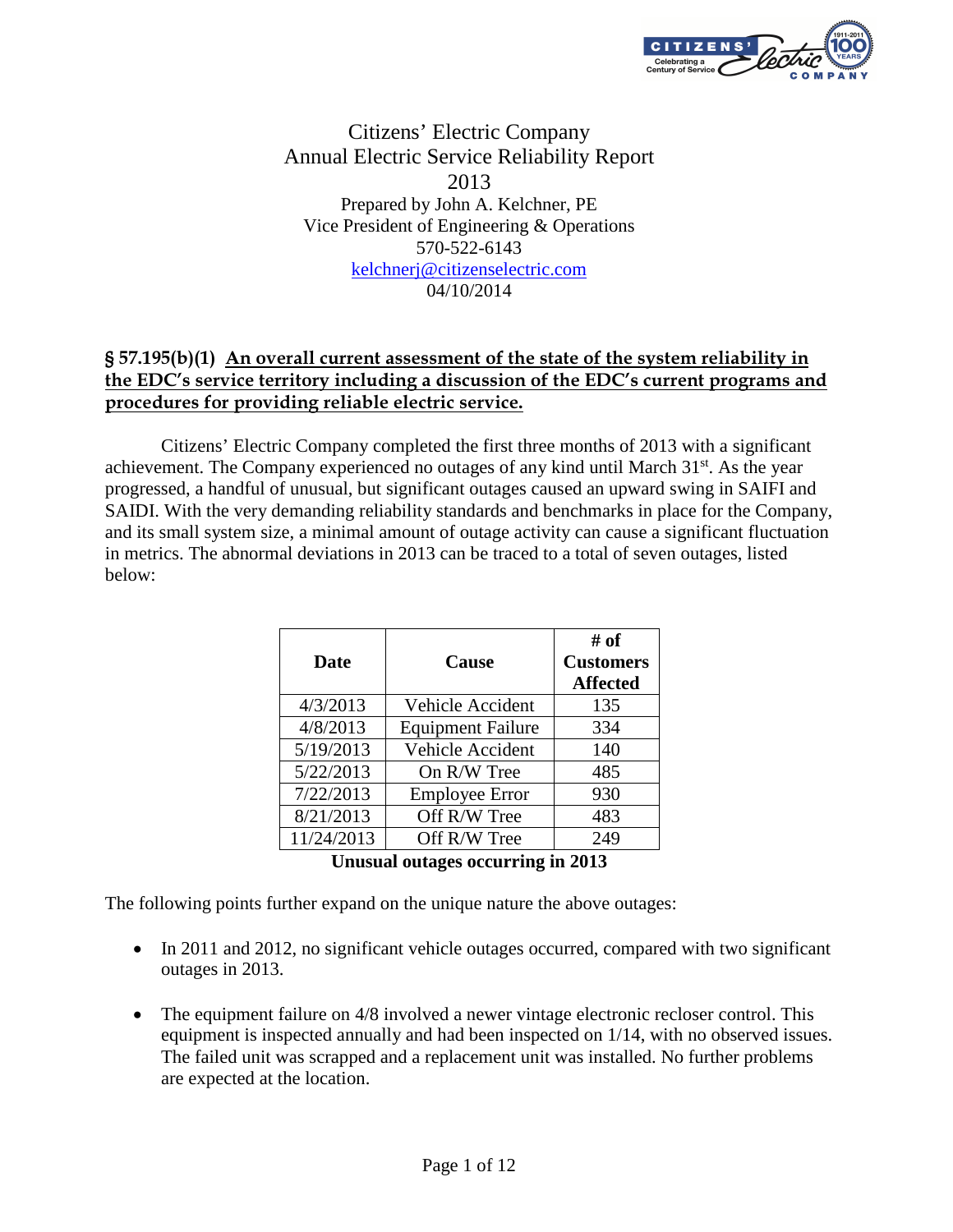

- The on right-of-way tree outage occurred when a large limb broke out of a tree during a thunderstorm. The tree had been properly trimmed and showed no sign of potential problems.
- The Employee Error on 7/22 occurred when a line worker inadvertently made contact between an energized line and a grounded guy wire with a tool. All personal protective equipment was in use and the employees had placed the circuit protective equipment in sensitive trip "Hot Line Tag" mode as a precaution, all in accordance with the Company's Safety Manual. No flash occurred and no injuries were sustained, however 930 customers were interrupted for a short time. Since this event was not beyond the control of the Company, a request for exclusion as a Major Event was not submitted, even though the number of customers affected was greater than 10%.
- An off right-of-way tree outage occurred on 8/21 when a branch came down unexpectedly during good weather.
- An off right-of-way tree outage occurred on 11/24 during winds gusting to just under 30 mph following a period of wet weather.

After thorough analysis of each incident the Company believes these isolated outages are not indicative of any continued downward trend or inadequacies in its inspection and maintenance program. The following actions were taken:

- The vehicle accidents were reviewed to look for any trends or emerging issues. It does not appear that pole location was a factor in either incident.
- Following the employee error on  $7/22$ , a meeting was held with all line workers, where the employees directly involved in the outage described the specific actions that led to the interruption and how a moment of inattentiveness could have had much more serious results. Enthusiastic discussion and the exchange of ideas took place which allowed all employees to learn from the incident. This will help to prevent a recurrence.
- Early in 2013, the Company recognized that 2012 had been a prolific growing season throughout its territory. It was apparent that the trend would continue in 2013 as well. To ensure continued reliability, the Company increased its vegetation maintenance expenditures from the budgeted amount of \$92,250 to an actual amount of \$130,719, an increase of 42% over budget and 84% over 2012 expenditures. The Company has further increased its 2014 vegetation budget by another 10% over 2013 expenditure levels. The Company does not believe that any of the three tree outages discussed above were reasonably preventable. The increased expenditures and ongoing emphasis on vegetation management will permit aggressive danger tree removal and right-of-way maintenance.

A return to more typical reliability numbers is expected in 2014.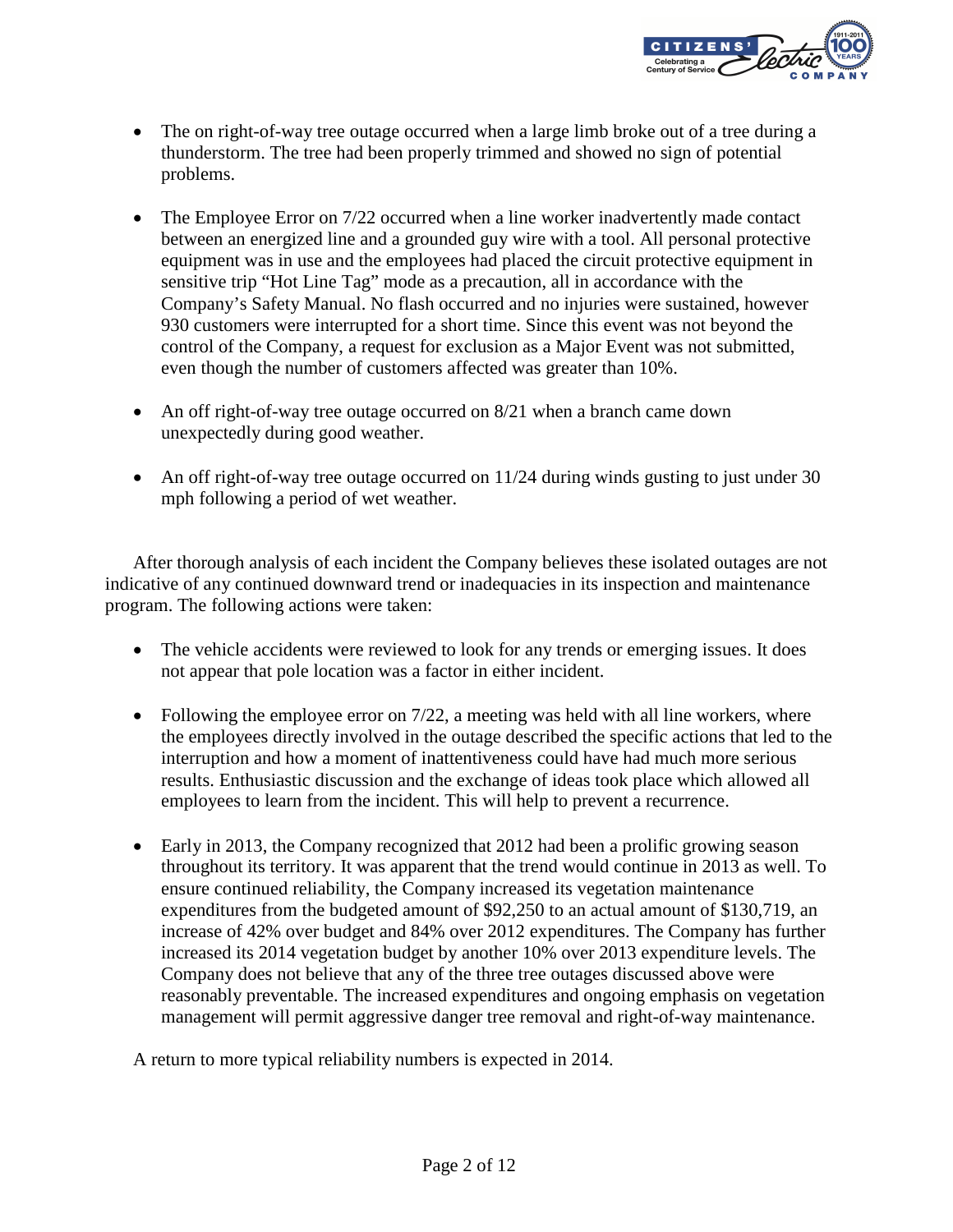

To continue the Company's efforts to maximize reliability and customer service, it participates in and gathers information from various industry best practices groups. These groups include members from diverse utility groups such as the Pennsylvania Rural Electric Association, the Energy Association of Pennsylvania, and the National Rural Electric Cooperative Association. The Company will continue to implement best practices defined by these groups as appropriate.

Throughout 2013, Citizens' Electric worked closely with the National Rural Electric Cooperative Association, Pennsylvanian Rural Electric Association and Federated Rural Electric Insurance Exchange to further develop the Company's foundation for continuous enhancement of its safety program. By embracing a top down commitment from the board of directors and senior managers through every level of the organization, the Company was recognized by NRECA's Rural Electric Safety Achievement Program (RESAP). To achieve this recognition, the Company underwent a rigorous inspection and evaluation program, conducted by an independent peer group of professionals. The program is designed to keep safety and all related issues at the forefront of all decisions made in the conduct of business.

Citizens' Electric was again recognized in 2013 as a "Tree Line USA" utility. This award from the National Arbor Day Foundation recognizes Citizens' for using nationally approved trimming techniques and procedures in its vegetation management program.

The Company does not own or maintain any transmission facilities.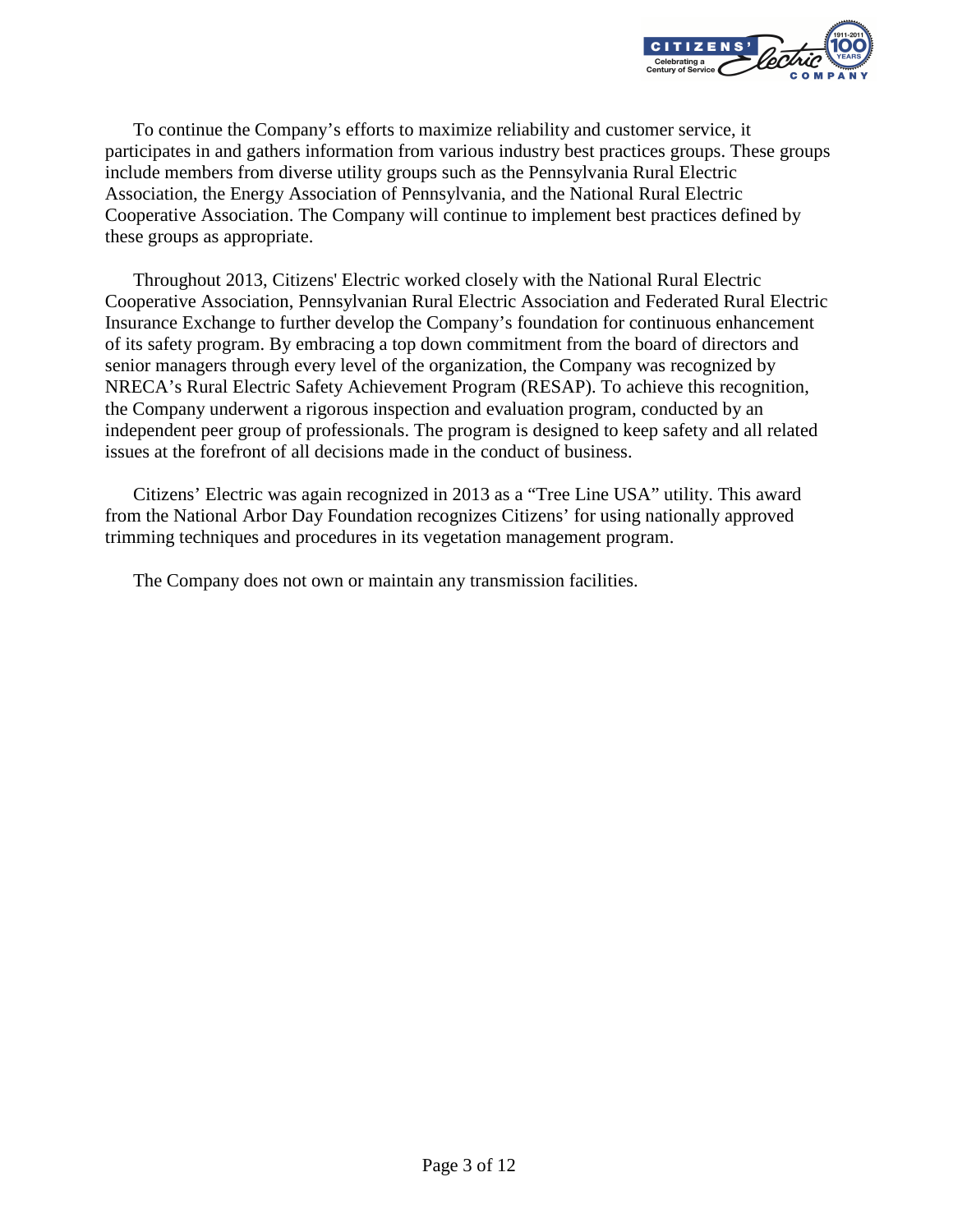

# **Current Maintenance Programs**

| Program                      | <b>Description</b>                                      | Cycle               |
|------------------------------|---------------------------------------------------------|---------------------|
| <b>Infrared Inspection</b>   | All substation equipment biennially, and 1/3 of all     | 3 years             |
|                              | overhead lines each year.                               |                     |
| <b>Vegetation Management</b> | Each year, all primary lines are visually inspected.    | Annual              |
|                              | This comprehensive field inspection allows us to        |                     |
|                              | identify areas that require trimming. We maintain a 4-  |                     |
|                              | year trimming cycle, but all areas are inspected        |                     |
|                              | annually to help identify unexpected "hot spots." All   |                     |
|                              | areas needing attention are trimmed by the end of the   |                     |
|                              | $3rd$ quarter.                                          |                     |
| Visual Line Inspection       | All distribution lines and pole hardware are visually   | Annual              |
|                              | inspected during preparation of tree trimming           |                     |
|                              | contract. Line sections receiving infrared inspection   |                     |
|                              | are also inspected visually during that process.        |                     |
| <b>Padmount Equipment</b>    | Padmounted equipment is visually inspected to           | 4 Years             |
| Inspection                   | identify and correct any developing problems or safety  |                     |
|                              | concerns.                                               |                     |
| 3Ø Padmount Transformer      | Insulating oil is tested from every 3Ø padmounted       | Annual              |
| Oil Test                     | transformer on our system, and all substation power     |                     |
|                              | transformers.                                           |                     |
| Line Equipment Inspection    | All airswitches, circuit tie switches, capacitors,      | Annual              |
|                              | regulators, and reclosers are visually inspected. Where |                     |
|                              | applicable, proper operation of control equipment is    |                     |
|                              | verified and counter readings are recorded.             |                     |
| Pole Inspection and          | Poles are inspected and treated at the ground line.     | 10 Years            |
| Treatment                    | External and/or internal decay inhibitors are applied   |                     |
|                              | where appropriate.                                      |                     |
| Danger & Reject Pole         | Replace condemned poles identified during pole          | As needed, annually |
| Replacements                 | inspection.                                             |                     |
| <b>Substation Equipment</b>  | Entire station is visually inspected. Equipment         | Monthly             |
| Inspection                   | batteries are tested, communications equipment          |                     |
|                              | operation is verified, fans are tested, various gauge   |                     |
|                              | and counter readings are recorded. An infrared          |                     |
|                              | inspection is performed on all equipment twice a year.  |                     |
| <b>Recloser Maintenance</b>  | Change oil, check and adjust mechanism, check           | 5 Years             |
|                              | contacts, test operation.                               |                     |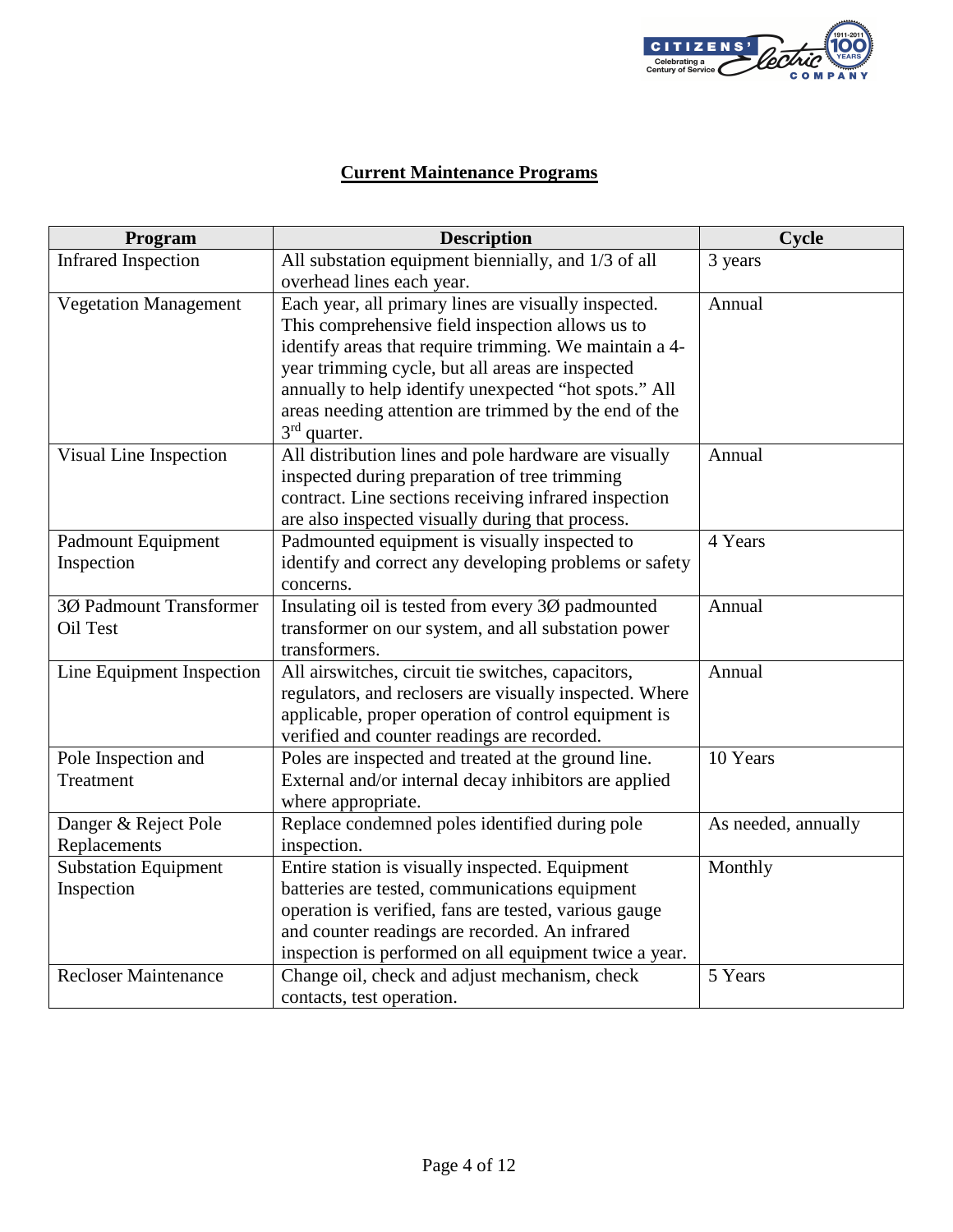

## § 57.195(b)**(2) A description of each major event that occurred during the year being reported on, including the time and duration of the event, the number of customers affected, the cause of the event and any modified procedures adopted to avoid or minimize the impact of similar events in the future.**

| Date      | <b>Time</b> | <b>Duration</b><br>(Minutes) | <b>Customers</b><br><b>Affected</b> | <b>Cause</b>                                                                                                                                                                                                                                                                                                                                                                                                                                  |
|-----------|-------------|------------------------------|-------------------------------------|-----------------------------------------------------------------------------------------------------------------------------------------------------------------------------------------------------------------------------------------------------------------------------------------------------------------------------------------------------------------------------------------------------------------------------------------------|
| 5/19/2013 | $6:36$ AM   | 125                          | 1,304                               | A fault occurred on a feeder recloser located at the<br>Citizens' Electric substation. This fault resulted in an<br>outage to 1,304 customers. Service was restored to 657<br>of the affected customers within 104 minutes. The<br>remaining 647 customers were restored in a total of 125<br>minutes. No cause was immediately apparent, but<br>animal contact is suspected. The weather was damp and<br>drizzling at the time of the fault. |
| 6/18/2013 | $2:04$ PM   | 54                           | 1,222                               | A porcelain pole-top insulator failed, allowing a phase<br>wire to contact the pole. This resulted in an outage<br>affecting 1,222 customers. The problem was located<br>and repaired and service was restored to all customers<br>in 53 minutes.                                                                                                                                                                                             |
| 7/7/2013  | 4:37 PM     | 71                           | 793                                 | A fast-moving thunderstorm brought heavy rain and<br>strong winds across the Company's service territory.<br>Broken trees and limbs caused several outages to<br>overhead lines. A peak gust of 46 mph was recorded at<br>the Company's headquarters.                                                                                                                                                                                         |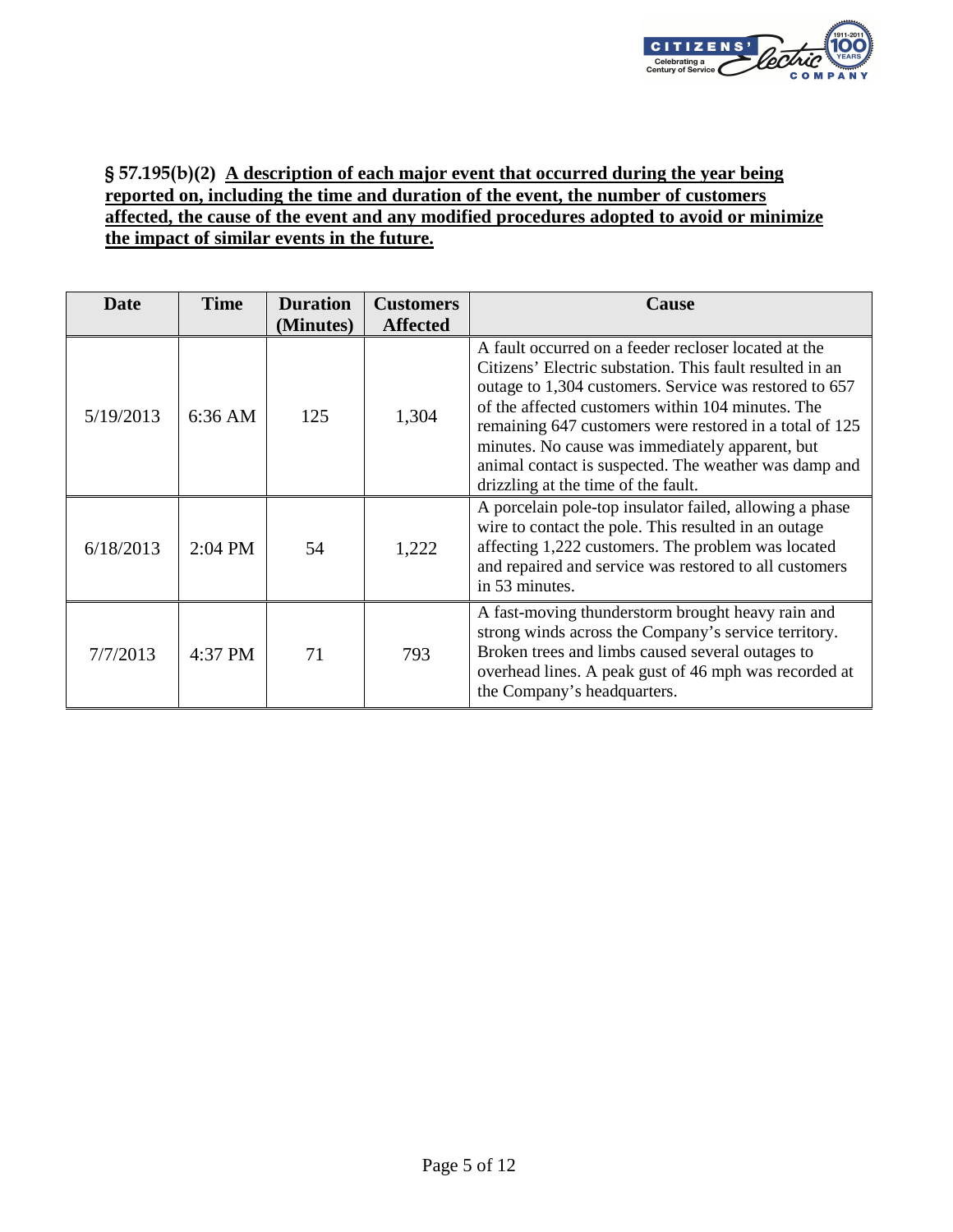

§ 57.195(b)**(3) A table showing the actual values of each of the reliability indices (SAIFI, CAIDI, SAIDI, and if available, MAIFI) for the EDC's service territory for each of the preceding 3 calendar years. The report shall include the data used in calculating the indices, namely the average number of customers served, the number of sustained customer minutes interruptions, the number of customers affected and the minutes of interruption. If MAIFI values are provided, the number of customer momentary interruptions shall also be reported.** 

|      |              |              |              | $Avg \# of$      |                      | $#$ of             | <b>Customer</b> |
|------|--------------|--------------|--------------|------------------|----------------------|--------------------|-----------------|
|      |              |              |              | <b>Customers</b> | # of                 | <b>Customers</b>   | Interruption    |
| Year | <b>SAIFI</b> | <b>SAIDI</b> | <b>CAIDI</b> | <b>Served</b>    | <b>Interruptions</b> | <b>Interrupted</b> | <b>Minutes</b>  |
| 2013 | 0.46         | 37           | 81           | 6.883            | 45                   | 3,153              | 256,087         |
| 2012 | 0.09         | 11           | 129          | 6,831            | 32                   | 596                | 77,030          |
| 2011 | 0.35         | 44           | 126          | 6,823            | 56                   | 2,390              | 300,660         |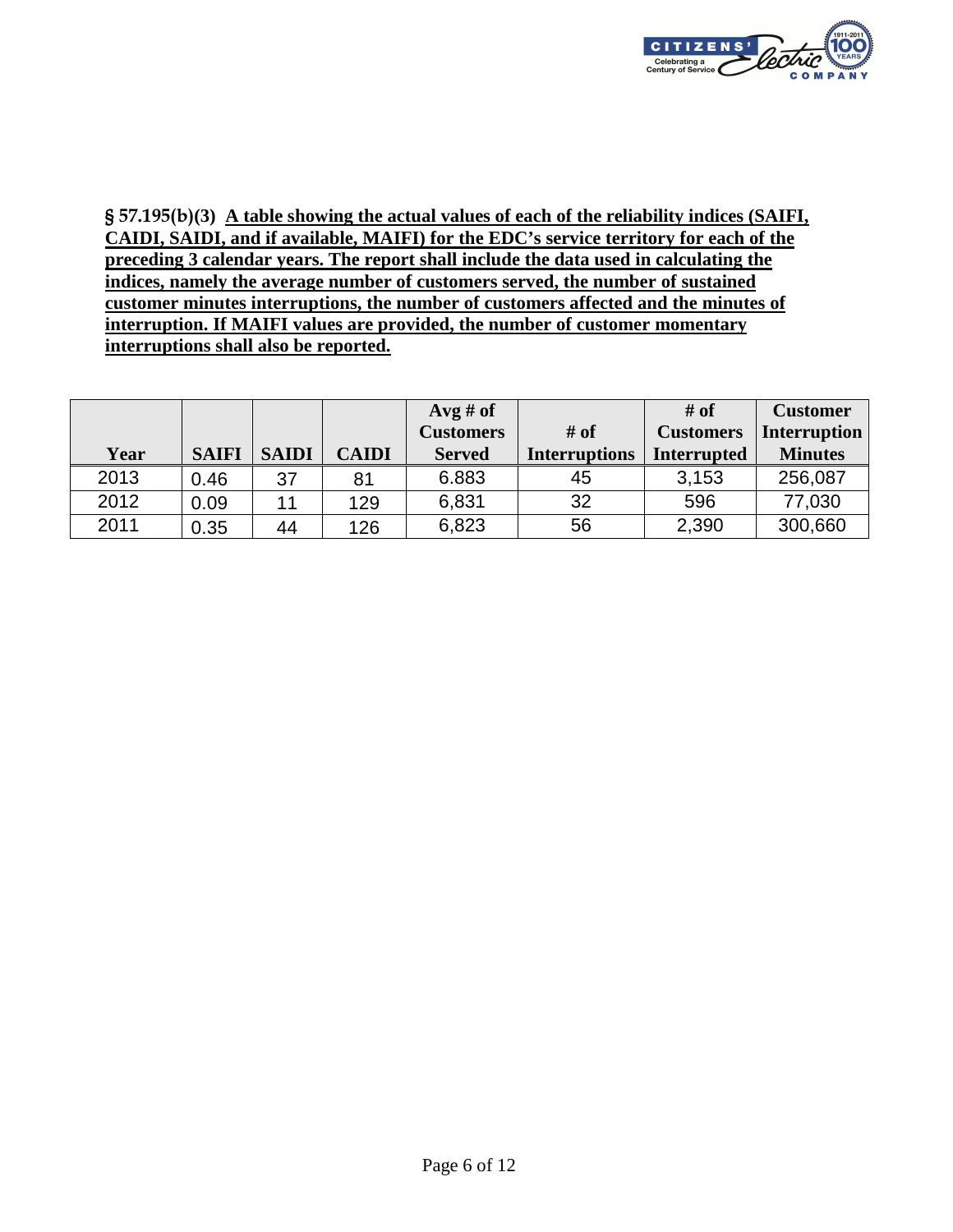

§ 57.195(b)**(4) A breakdown and analysis of outage causes during the year being reported on, including the number and percentage of service outages, the number of customers interrupted, and customer interruption minutes categorized by outage cause such as equipment failure, animal contact, tree related, and so forth. Proposed solutions to identified service problems shall be reported.** 

| <b>Outage Cause</b> | Number of     | $%$ of        | Number of | Customer       |
|---------------------|---------------|---------------|-----------|----------------|
|                     | Interruptions | Interruptions | Customers | Interruption   |
|                     |               |               | Affected  | <b>Minutes</b> |
| On R/W Trees        |               | 2             | 485       | 43,165         |
| Animals             | 9             | 20            | 126       | 6,214          |
| Equipment           | 12            | 27            | 372       | 39,196         |
| Off R/W Trees       | 6             | 13            | 761       | 59,653         |
| Weather             | 9             | 20            | 152       | 51,612         |
| Vehicle             | 4             | 9             | 323       | 47,465         |
| Other               |               |               | 934       | 8,782          |
| Total               | 45            |               | 3,153     | 256,087        |

 Weather was the largest cause of outages during the past 12 months from both a quantity and customer minutes perspective. These outages generally involved lightning or wind. Frequent, strong spring and summer thunderstorms contributed to an overall increase in outages compared to the same period last year. Much of the increase in customer minutes was caused by off rightof-way tree issues, largely occurring during storms.

Additionally, the number of outages caused by vehicles jumped from 1 in 2012 to 4 in 2013. Likewise, outages resulting from equipment failure rose from 1 in 2012 to 12 in 2013. Types of equipment failure included insulators, cutouts, transformers and arrestors. No actionable trend of specific equipment failure is apparent.

 The Company continues to build its system to standards that typically exceed the NESC and to monitor industry best-practices regarding storm-hardening. The Company is also continuing its efforts to address off right-of-way trees and the outages they cause. It is aggressively working with property owners to secure permission for removal of danger trees as they are identified, and is dedicating significant effort to address the increase in Emerald Ash tree issues being observed this year.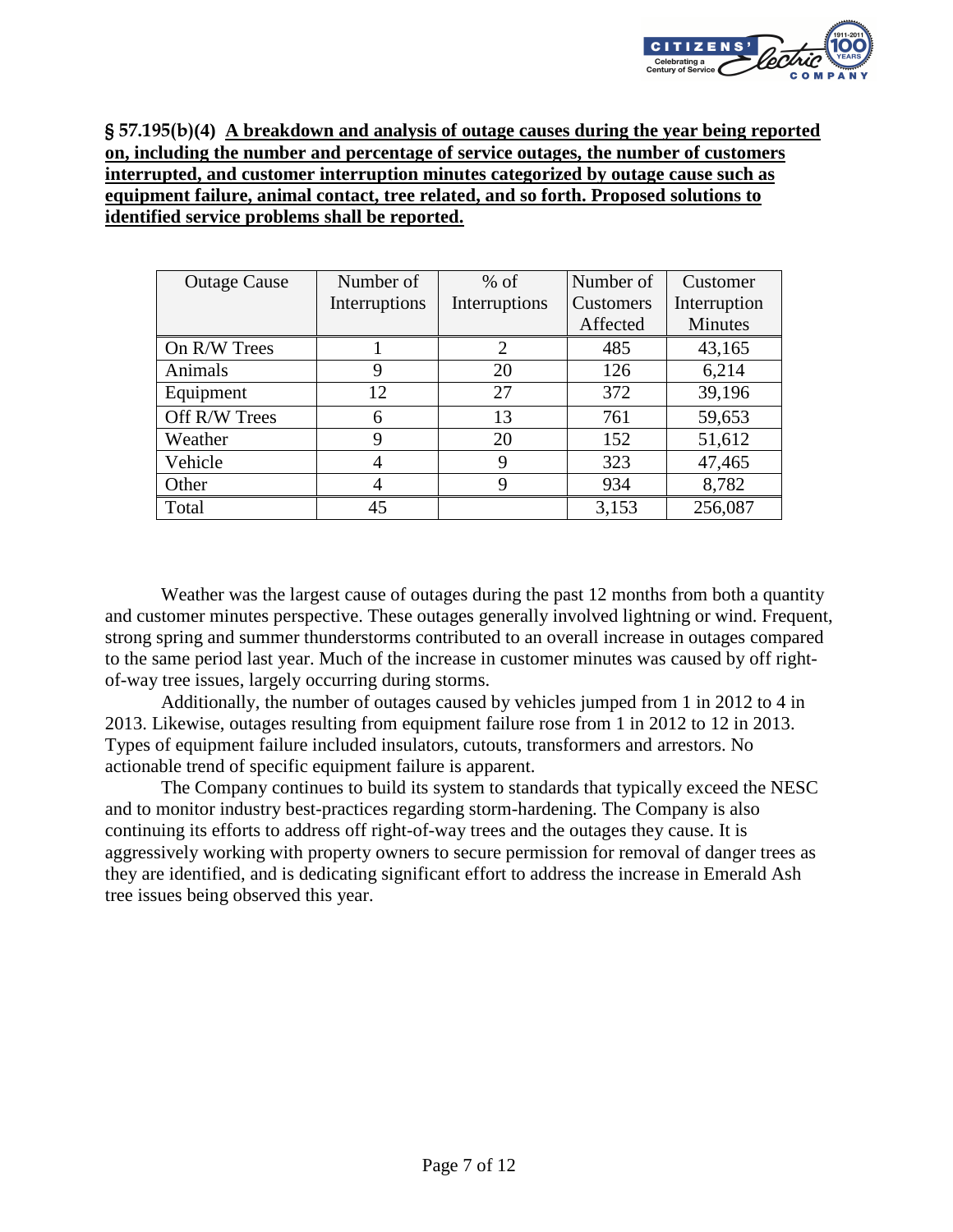

## § 57.195(b)**(6) A comparison of established transmission and distribution inspection and maintenance goals/objectives versus actual results achieved during the year being reported on. Explanations of any variances shall be included.**

| Program                | Goal                                  | <b>Completed</b> | <b>Comment</b>                     |
|------------------------|---------------------------------------|------------------|------------------------------------|
| <b>Infrared</b>        | Substation and 1/3 of all overhead    | 100%             | All planned areas were             |
| Inspection             | lines                                 |                  | inspected.                         |
| Vegetation             | Entire System (9 circuits), as needed | 100%             | 9 circuits inspected, trimmed as   |
| Management             |                                       |                  | needed.                            |
| Visual Line            | Entire System (9 circuits)            | 100%             | 9 circuits inspected.              |
| Inspection             |                                       |                  |                                    |
| Padmount               | 204 Locations                         | 98%              | 200 locations inspected.           |
| Equipment              |                                       |                  | Quantity adjusted to reflect       |
| Inspection             |                                       |                  | actual quantity in service at time |
|                        |                                       |                  | of inspection.                     |
| 3Ø Padmount            | 35 Transformers                       | 100%             | 35 transformers tested.            |
| <b>Transformer Oil</b> |                                       |                  |                                    |
| Test                   |                                       |                  |                                    |
| Line Equipment         | 140 Locations                         | 100%             | 140 locations inspected.           |
| Inspection             |                                       |                  |                                    |
| Pole Inspection        | 631 Poles                             | 97%              | 611 poles inspected. Quantity      |
| and Treatment          |                                       |                  | revised to reflect actual quantity |
|                        |                                       |                  | in service at time of inspection.  |
| Danger and             | 10 Reject Poles – No Danger Poles     | 100%             | 10 poles replaced.                 |
| Reject Pole            | identified                            |                  |                                    |
| Replacement            |                                       |                  |                                    |
| Substation             | 12 Monthly Inspections                | 100%             | 12 inspections completed.          |
| Equipment              |                                       |                  |                                    |
| Inspection             |                                       |                  |                                    |
| Recloser               | 10 Reclosers                          | 100%             | Completed maintenance on 10        |
| Maintenance            |                                       |                  | units.                             |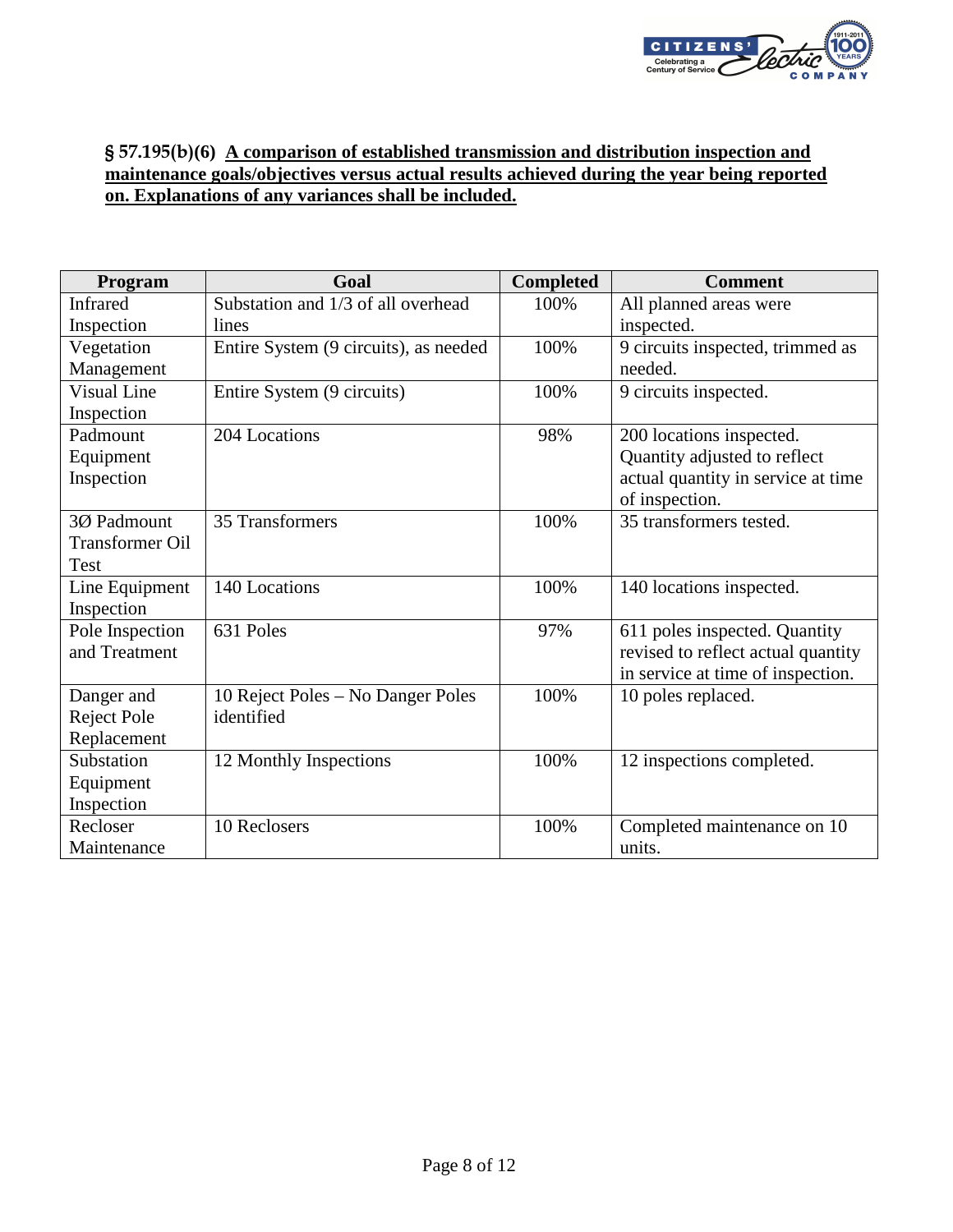

## § 57.195(b)**(7) A comparison of budgeted versus actual transmission and distribution operation and maintenance expenses for the year being reported on in total and detailed by the EDC's own functional account code or FERC account code as available. Explanations of any variances 10% or greater shall be included.**

| <b>Program</b>         | <b>Budget</b> \$ | <b>Actual</b> \$ | <b>Comment</b>                                          |
|------------------------|------------------|------------------|---------------------------------------------------------|
| Infrared               |                  | 2,311            | Not budgeted individually. 100% completed.              |
| Inspection             |                  |                  |                                                         |
| Vegetation             | 92,250           | 130,719          | Significantly more trimming and removals were completed |
| Management             |                  |                  | than budgeted based on actual field conditions found.   |
| <b>Visual Line</b>     |                  | 1,050            | Not budgeted individually. 100% completed.              |
| Inspection             |                  |                  |                                                         |
| Padmount               |                  | 2,941            | Not budgeted individually. 100% completed.              |
| Equipment              |                  |                  |                                                         |
| Inspection             |                  |                  |                                                         |
| 3Ø Padmount            |                  | 1,937            | Not budgeted individually. 100% Completed.              |
| <b>Transformer Oil</b> |                  |                  |                                                         |
| Test                   |                  |                  |                                                         |
| Line Equipment         |                  | 14,063           | Not budgeted individually. 100% completed.              |
| Inspection             |                  |                  |                                                         |
| Pole Inspection        | 22,400           | 23,887           |                                                         |
| and Treatment          |                  |                  |                                                         |
| Substation             |                  | 4,683            | Not budgeted individually. 100% completed.              |
| Equipment              |                  |                  |                                                         |
| Inspection             |                  |                  |                                                         |
| Recloser               |                  | 7,794            | Not budgeted individually. 100% completed.              |
| Maintenance            |                  |                  |                                                         |
| Total                  |                  | 189,385          |                                                         |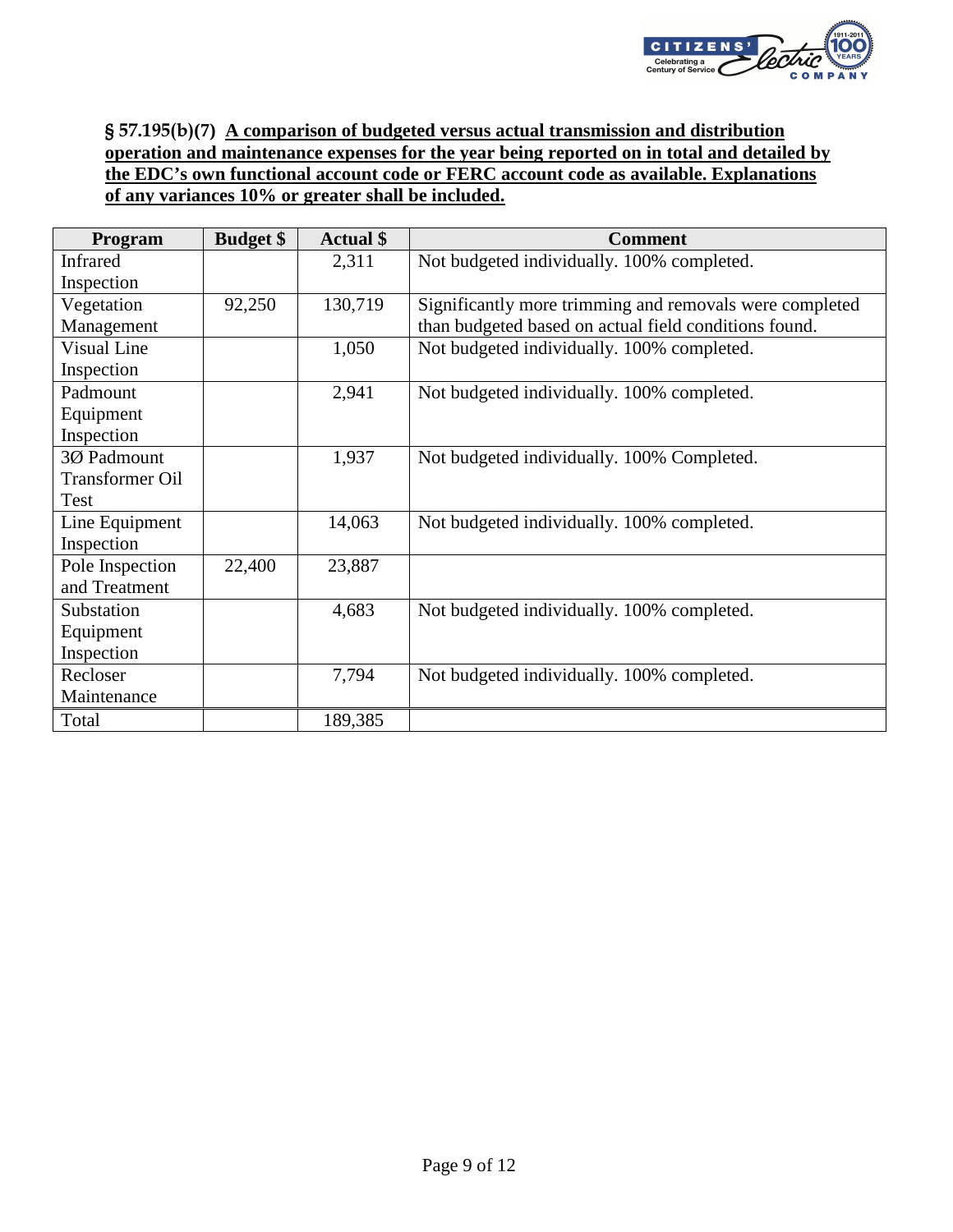

## § 57.195(b)**(8) A comparison of budgeted versus actual transmission and distribution capital expenditures for the year being reported on in total and detailed by the EDC's own functional account code or FERC account code as available. Explanations of any variances 10% or greater shall be included.**

| <b>Project</b>                       | <b>Budget</b><br><b>Amount \$</b> | <b>Actual</b><br><b>Expenditures</b> \$ | <b>Variance</b><br>\$ | <b>Comment</b>                                                                                                                                                  |
|--------------------------------------|-----------------------------------|-----------------------------------------|-----------------------|-----------------------------------------------------------------------------------------------------------------------------------------------------------------|
| <b>General Construction</b>          | 715,539                           | 635,004                                 | $-80,535$             | Due to two large reimbursable "make-<br>ready" projects for fiber optic<br>attachments, less charges accrued to<br>the GC projects during the year.             |
| Transformers                         | 117,224                           | 97,092                                  | $-20,132$             | Due to the nature of new connections<br>in 2013, fewer transformers were<br>needed than budgeted.                                                               |
| <b>Meters</b>                        | 46,284                            | 63,431                                  | 17,147                | A significant number of new cable TV<br>power supply installations across the<br>Company's territory caused an<br>increase in the quantity of meters<br>needed. |
| Rt. 45 Circuit<br>Reconductor        | 152,080                           | 157,605                                 | 5,525                 |                                                                                                                                                                 |
| Replace UG in Spruce<br><b>Hills</b> | 107,839                           | 61,994                                  | $-45,845$             | Less rock was encountered than<br>expected during directional boring,<br>resulting in lower contractor costs and<br>reduced crew labor.                         |
| Total                                | 1,138,966                         | 1,015,126                               | $-123,840$            |                                                                                                                                                                 |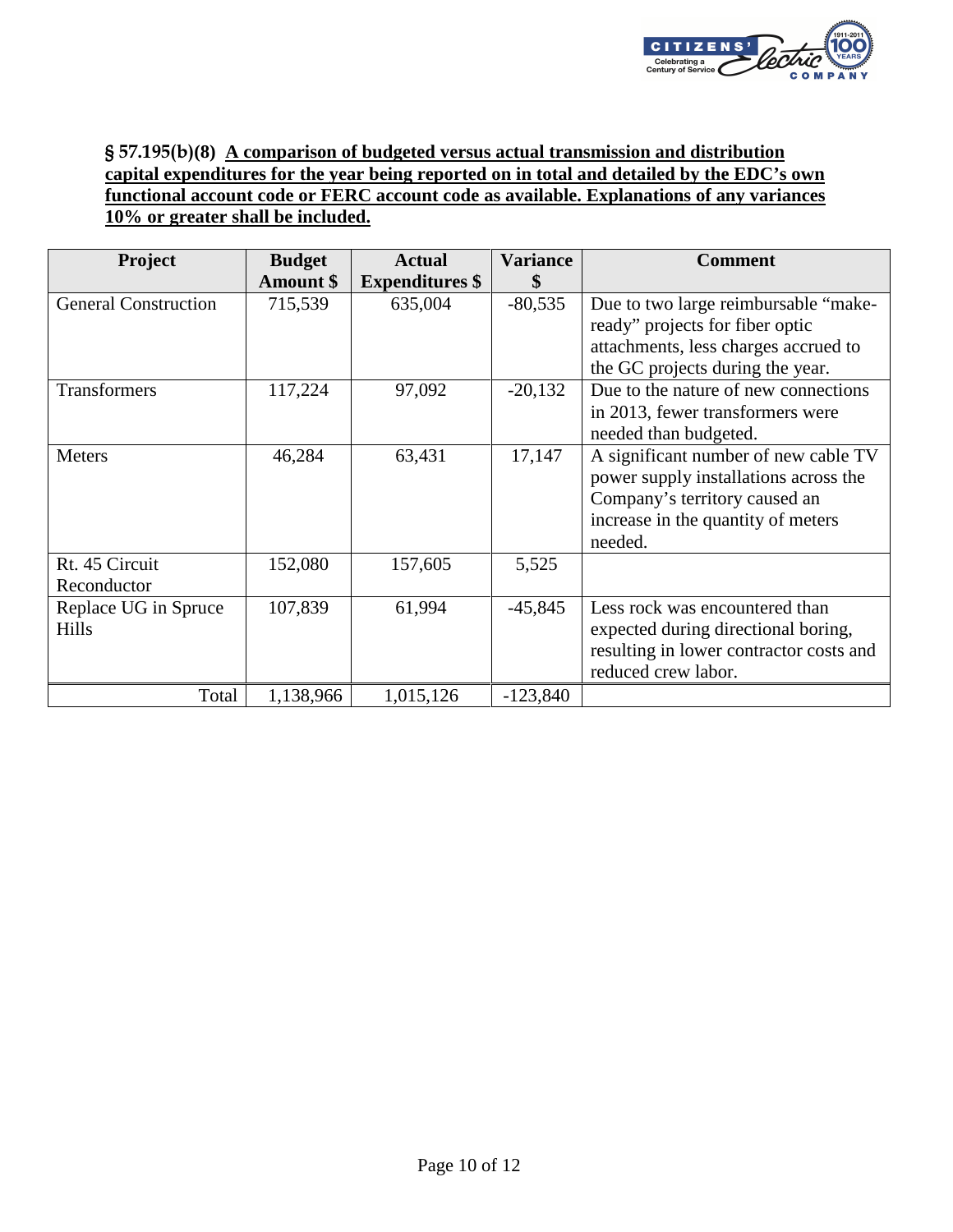

#### § 57.195(b)**(9) Quantified transmission and distribution inspection and maintenance goals/objectives for the current calendar year detailed by system area (that is, transmission, substation and distribution).**

| <b>Program</b>               | Goal                           |
|------------------------------|--------------------------------|
| <b>Infrared Inspection</b>   | Substation and 3 circuits      |
| <b>Vegetation Management</b> | Entire System (9 circuits), as |
|                              | needed                         |
| Visual Line Inspection       | Entire System (9 circuits)     |
| Padmount Equipment           | 197 Locations                  |
| Inspection                   |                                |
| 30 Padmount                  | 35 Transformers                |
| <b>Transformer Oil Test</b>  |                                |
| Line Equipment               | 140 Locations                  |
| Inspection                   |                                |
| Pole Inspection and          | 625 Poles                      |
| Treatment                    |                                |
| Danger and Reject Poles      | To be determined from pole     |
|                              | inspections                    |
| <b>Substation Equipment</b>  | 12 Monthly Inspections         |
| Inspection                   |                                |
| <b>Recloser Maintenance</b>  | 8 Reclosers                    |

All goals are in the substation and distribution areas. The Company does not own or operate any transmission facilities.